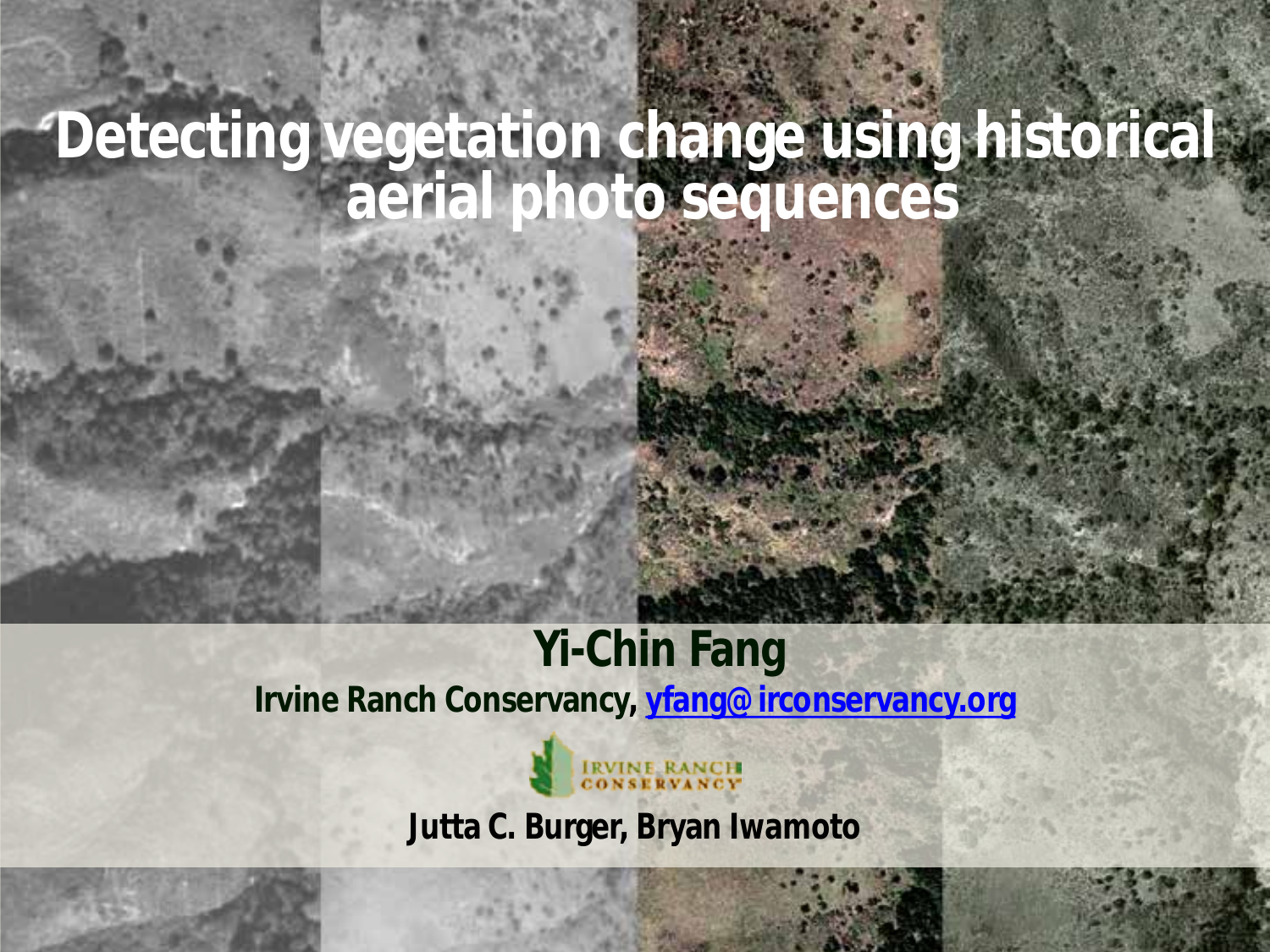## **Irvine Ranch Natural Landmarks Orange County, California**



- 40,000 acre National Natural Landmark
- Contains some of the most intact coastal sage scrub, chaparral, oak-sycamore woodland, and native grassland in southern California
- Experienced several disturbances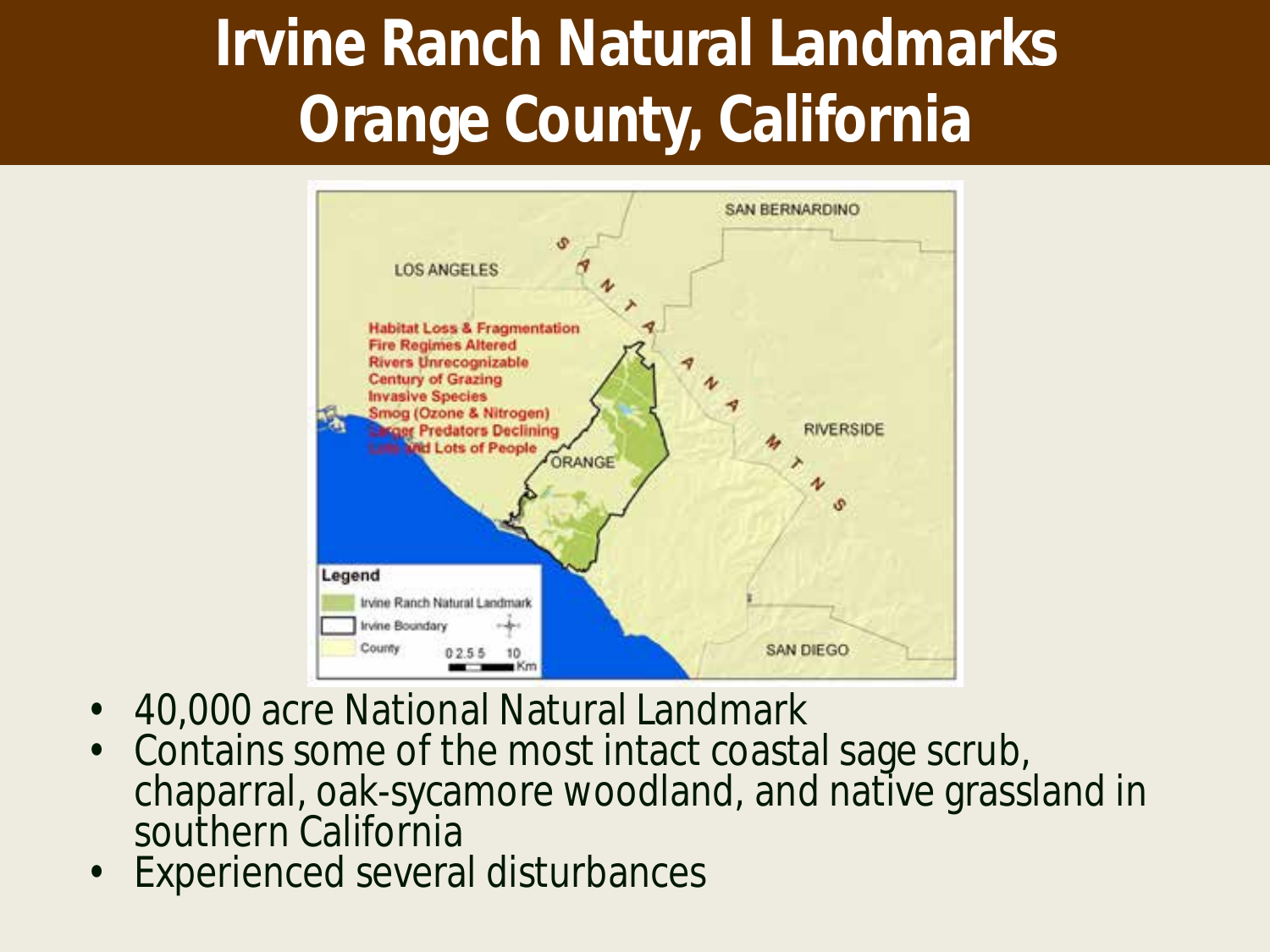### **Introduction**

To protect these habitats, land managers need to understand how climate change and disturbances such as fire and grazing have influenced the landscape.

Therefore, we need to find out:

- Where vegetation cover has changed
- How (to which habitat type) it has changed
- By how much it has changed

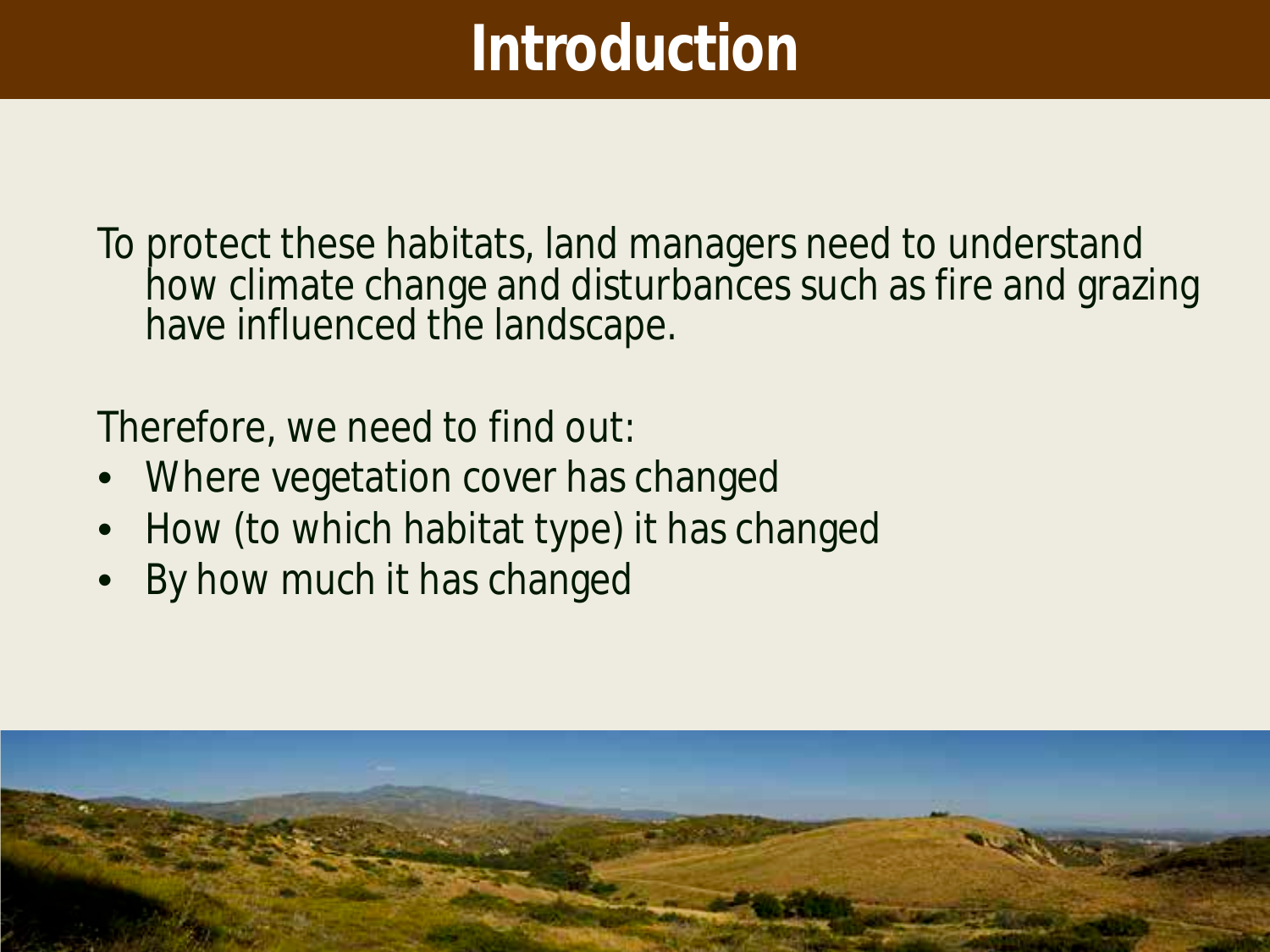### **Methods**

- Analyze historical aerial photos
	- Digital Black & White Film image: 1946 & 1977 Source: UC Santa Barbara Map & Imagery Laboratory (MIL)
	- Orthorectified aerial photos: 2004 & 2013 Source: Eagle Aerial Solutions
- Manual vs two Automated Image Classification Methods

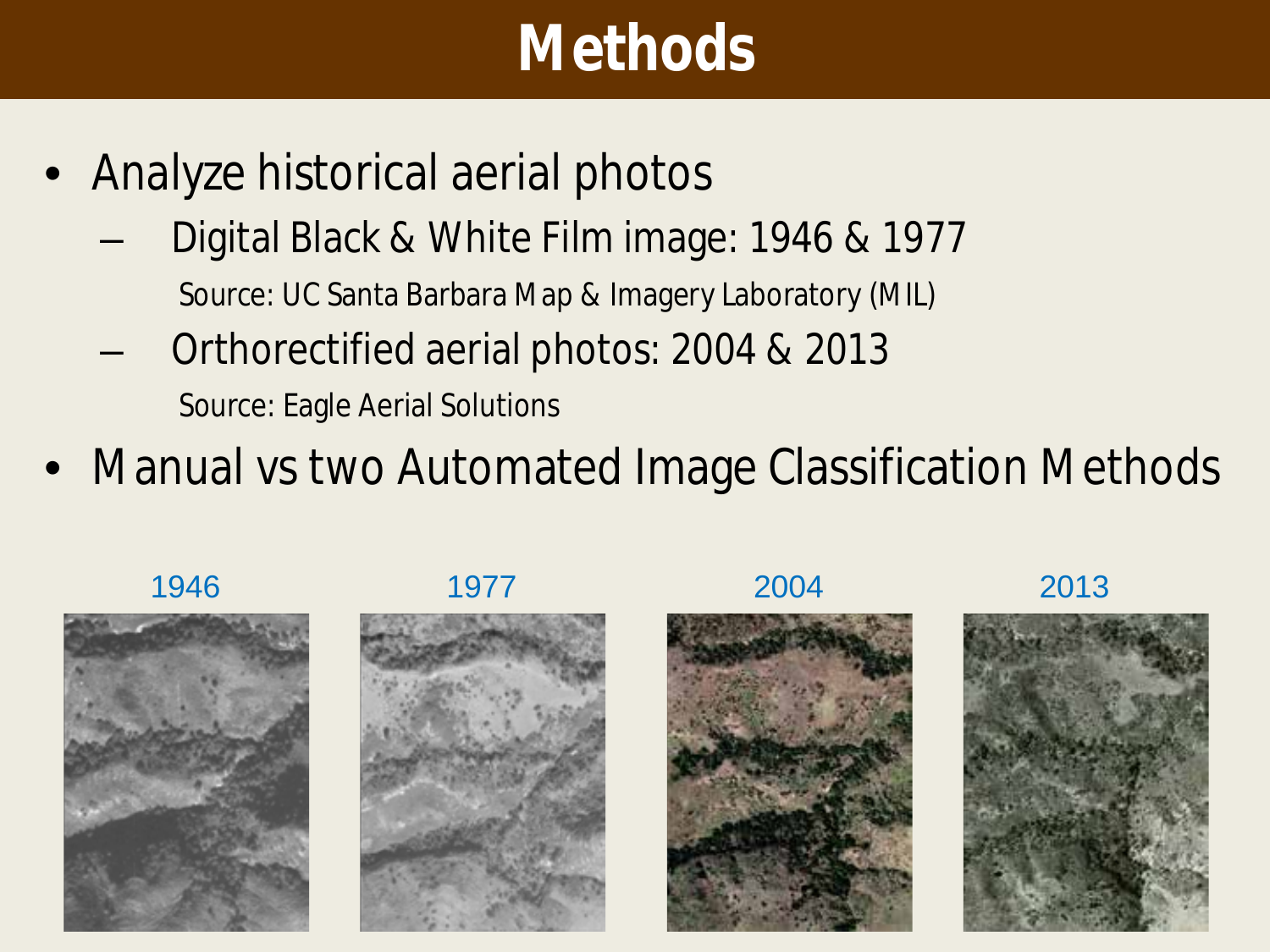### **Methods**

- Orthorectification: historical aerial imagery
	- Software: ENVI
	- Data required: DEM, USGS DOQQ
- Sample Areas
	- Twenty-three 1 km2 blocks
	- Six randomly selected 100x100 m squares within 1 km2 block

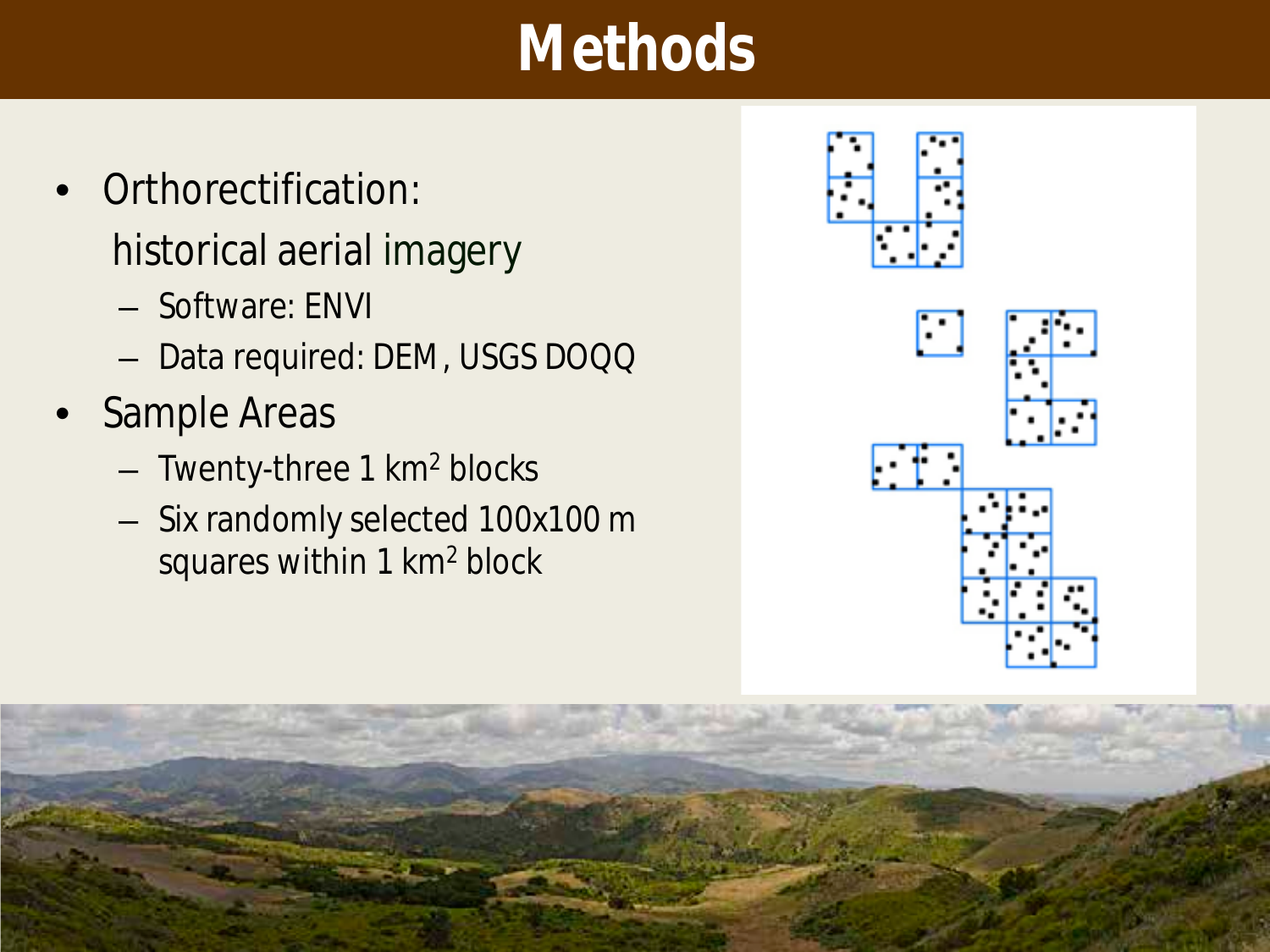### **Methods**

### Manual Classification

- Divide each 100m x 100m square into 100 10m x 10m cell
- Assign vegetation type for each cell
	- Using 50% rule



Scrub/Woodland Bare ground Road/Urban









Grass Scrub Woodland





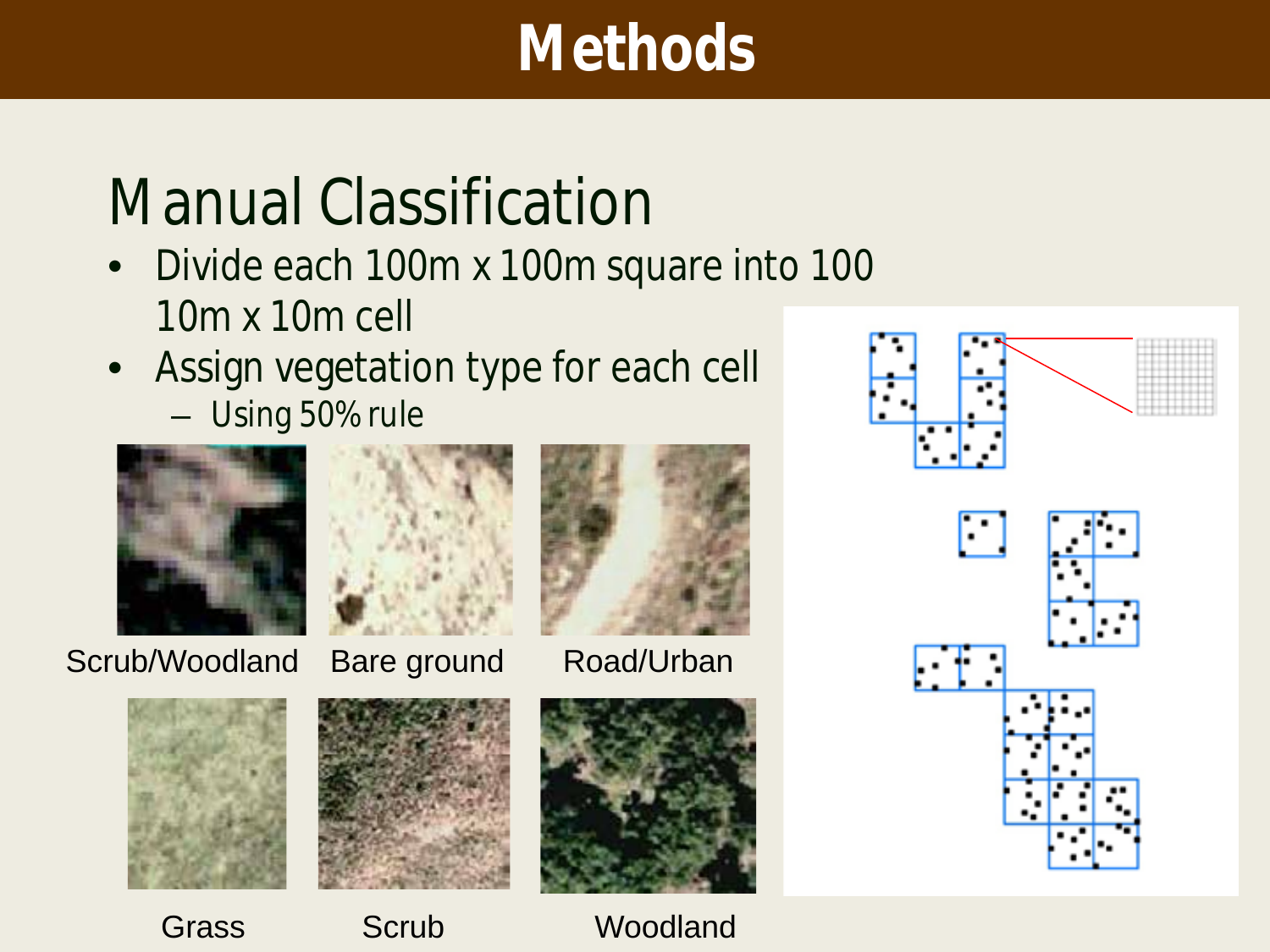### **Manual Classification**



|                   |           |           |                   |          | Bareground/ | Road/Urban |
|-------------------|-----------|-----------|-------------------|----------|-------------|------------|
| Block ID          | Grid ID   | Grassland | Scrub             | Woodland | <b>Rock</b> | Devlopment |
| 18 B3             | 328806250 | 0.00      | 0.50 <sup>l</sup> | 0.50     | 0.00        | 0.00       |
| 18 B <sub>3</sub> | 328906250 | 0.00      | 1.00              | 0.00     | 0.00        | 0.00       |
| 18 B3             | 328006260 | 1.00      | 0.00              | 0.00     | 0.00        | 0.00       |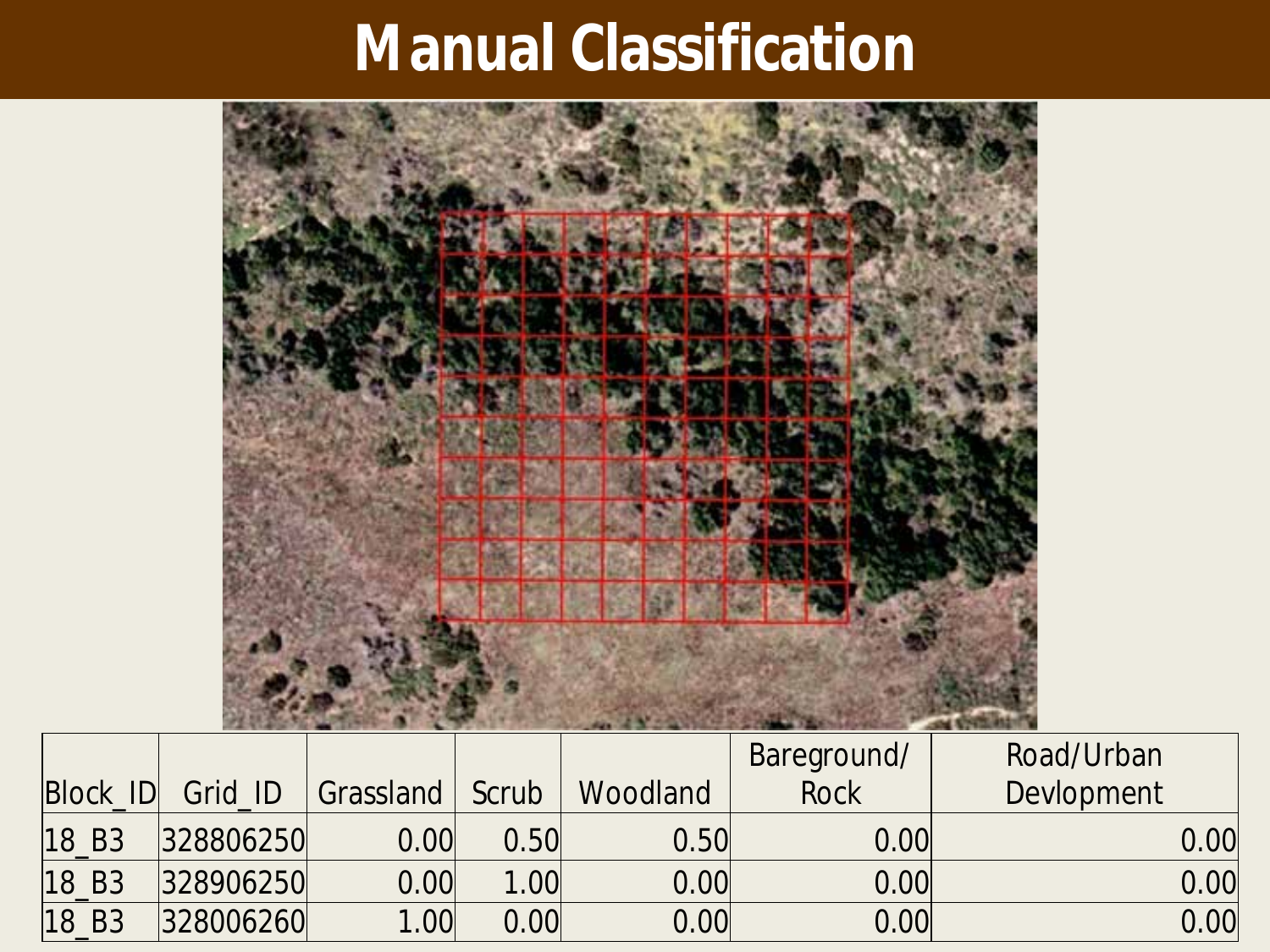### **Automated Image Classification**

## Pixel-based Classification

- Unsupervised Classification
	- IsoCluster Unsupervised Classification ArcTool
- Supervised Classification
	- Interactive Supervised Classification Tool

## Object-based Classification

- Feature Extraction
	- Example-Based Classification ENVI Tool
	- Rule-Based Classification ENVI Tool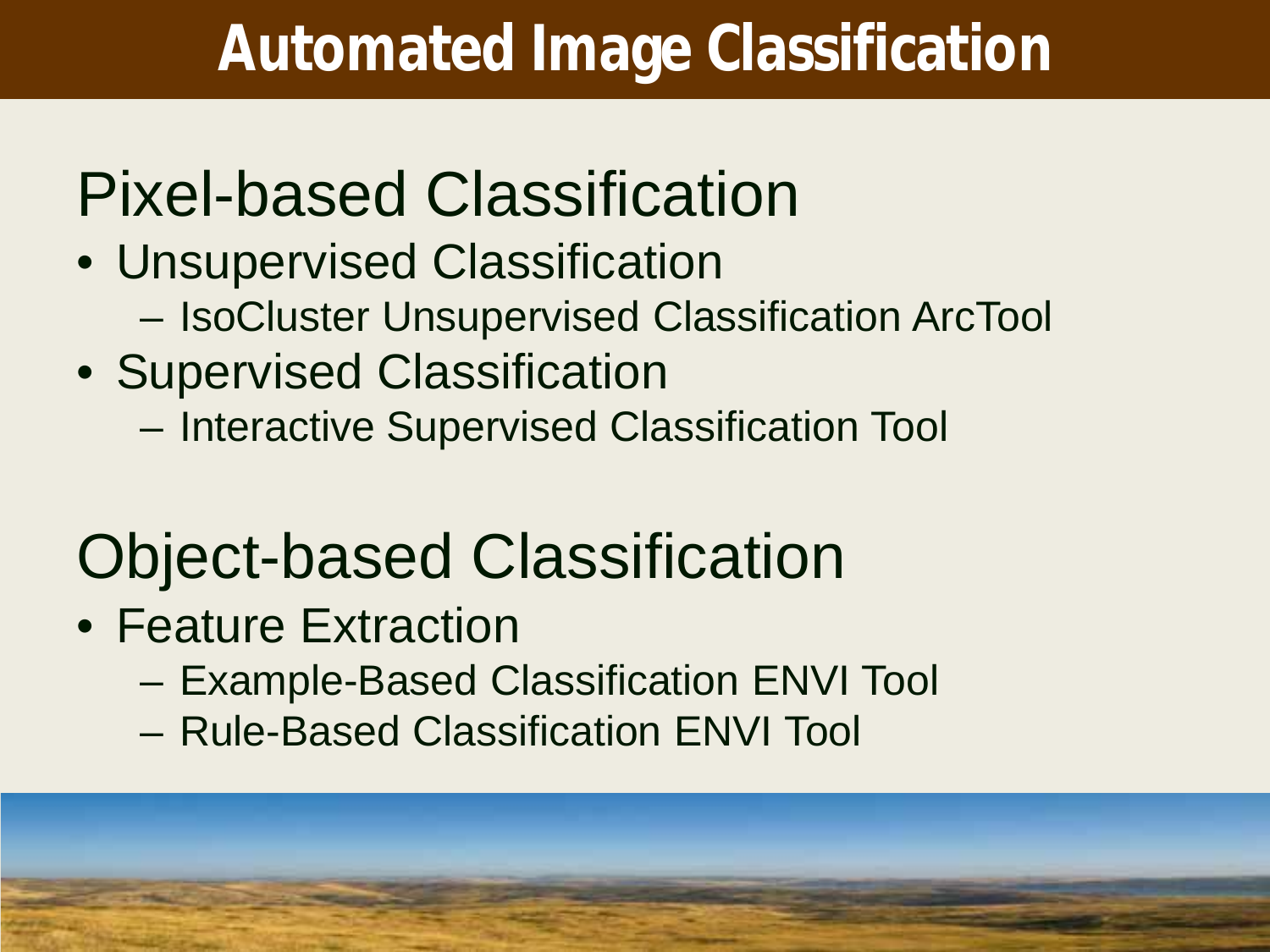### **Pixel-based Classification**

### Unsupervised Classification

• Iso Cluster unsupervised Classificaiton ArcTool

| Iso Cluster Unsupervised Classification | 開口区          |
|-----------------------------------------|--------------|
| <b>J</b> Input raster bands             |              |
|                                         | 圖            |
|                                         |              |
|                                         | $\pm$        |
|                                         | $rac{x}{t}$  |
|                                         |              |
|                                         |              |
|                                         |              |
|                                         |              |
|                                         |              |
| <b>v</b> Number of classes              |              |
| Output classified raster                |              |
|                                         |              |
| Minimum class size (optional)           |              |
|                                         | 20           |
| Sample interval (optional)              |              |
|                                         | 10           |
| Output signature file (optional)        | B            |
|                                         |              |
| ОК<br>Cancel                            | Show Help >> |
| Environments                            |              |

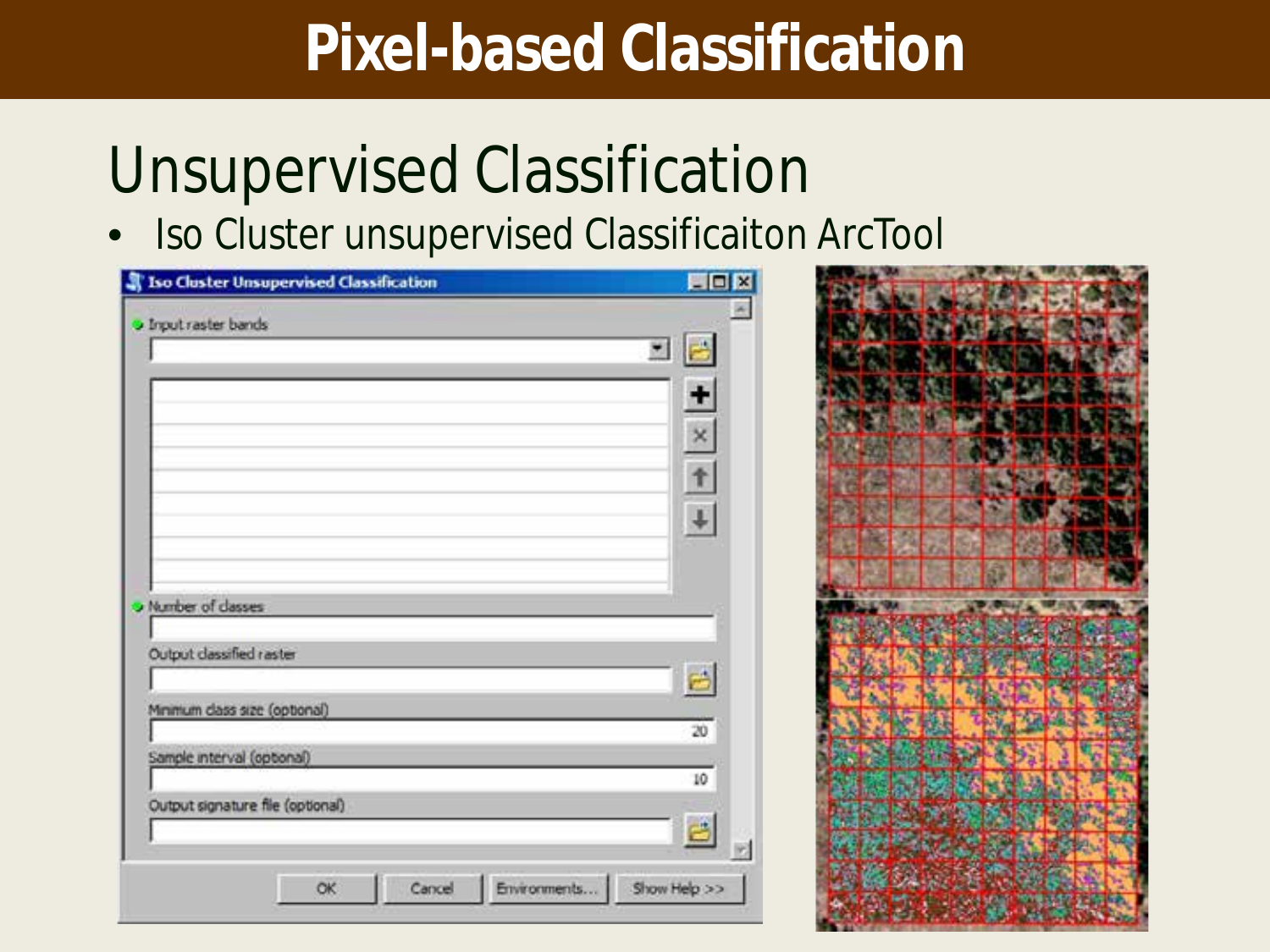### **Pixel-based Classification**

### Supervised Classification

• Interactive Supervised Classification Tool

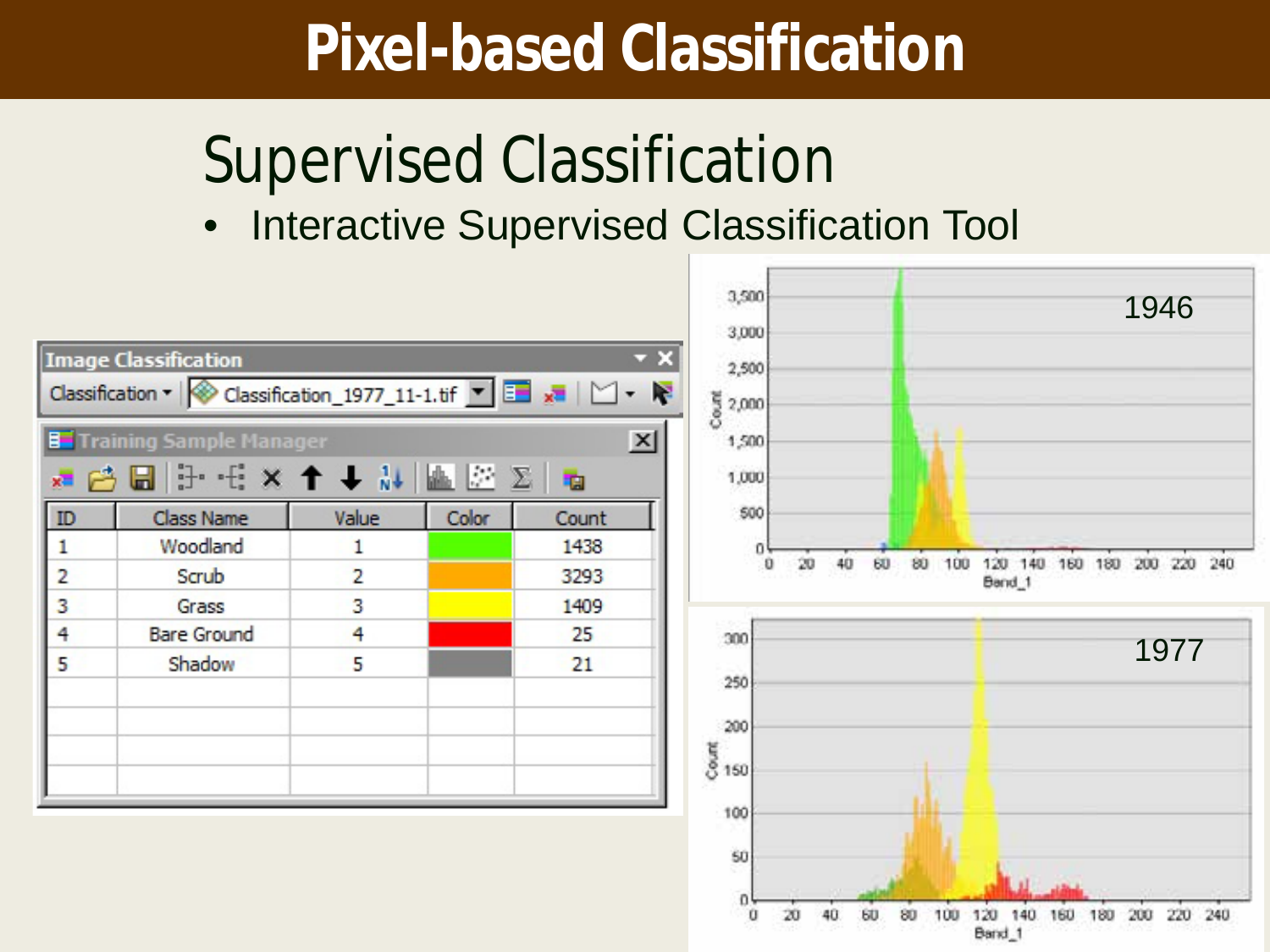#### **Pixel-based Classification**

#### Interactive Supervised Classification Tool



| Woodland          |             |             |                         |
|-------------------|-------------|-------------|-------------------------|
| <b>Statistics</b> | 2004 10ck1  | 2004 10dc2  | 2004 10clc3             |
| Minimum           | 0.00        | $-4.00$     | 0.00                    |
| Maximum           | 186.00      | 173.00      | 150.00                  |
| Mean              | 67.92       | 72.92       | 45.26                   |
| Std.dev           | 26.19       | 24.51       | 23.27                   |
| Covariance        |             |             |                         |
| 2004_10dc1        | 685.78      | 623.31      | 592.84                  |
| 2004_10dc2        | 623.31      | 600.87      | 554.96                  |
| 2004_10dc3        | 592.84      | 554.96      | 541.32                  |
| Scrub             |             |             |                         |
| <b>Statistics</b> | 2004_10clc1 | 2004_10clc2 | 2004 10ck3              |
| Minimum           | 30.00       | 17.00       | 1.00                    |
| Maximum           | 217.00      | 190.00      | 174.00                  |
| Mean              | 131.34      | 104.78      | 92.27                   |
| Std.dev           | 27.01       | 25.03       | 25.59                   |
| Covariance        |             |             |                         |
| 2004_10dc1        | 729.48      | 658.68      | 681.01                  |
| 2004_10dc2        | 658.68      | 626.29      | 627.57                  |
| 2004_10dc3        | 681.01      | 627.57      | 654.75                  |
| Grass             |             |             |                         |
| <b>Statistics</b> | 2004_10ck1  |             | 2004_10clc2 2004_10clc3 |
| Minimum           | 109.00      | 93.00       | 74.00                   |
| Maximum           | 227.00      | 200.00      | 186.00                  |
| Mean              | 163.50      | 148.06      | 124.87                  |
| Std.dev           | 13.98       | 13.88       | 13.16                   |
| Covariance        |             |             |                         |
| 2004_10dc1        | 195.38      | 177.29      | 172.15                  |
| 2004 10dc2        | 177.29      | 192.69      | 173.36                  |
| 2004 10dc3        | 172.16      | 173.36      | 173.14                  |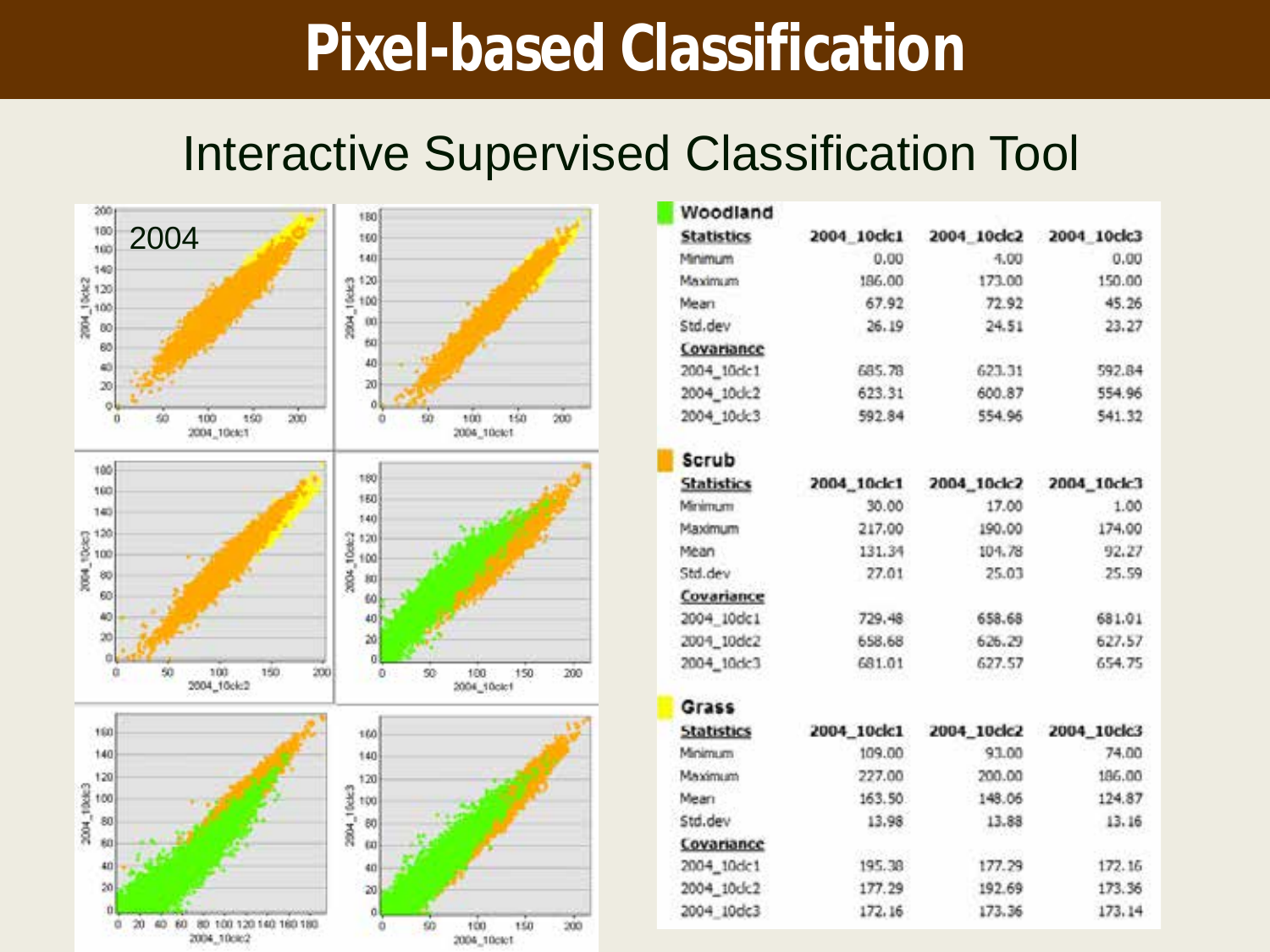#### **Object-based Classification**

#### Feature Extraction

| <b>B</b> : Feature Extraction - Example Based                                                 | $\mathbf{E}$                 |  |
|-----------------------------------------------------------------------------------------------|------------------------------|--|
| Object Creation<br>Segment and Merge                                                          |                              |  |
| <b>Segment Settings</b><br>Algorithm<br>Edge<br>Select Segment Banda                          | <b>Scale Level</b><br>50.0   |  |
| <b>Merge Settings</b><br><b>Algorithm</b><br>Full Lambda Schedule<br>×.<br>Select Merge Bands | Merge Level<br>0.0           |  |
| <b>Texture Kernel Size</b><br>3<br>Preview                                                    |                              |  |
|                                                                                               | $<$ Back<br>Cancel<br>Next > |  |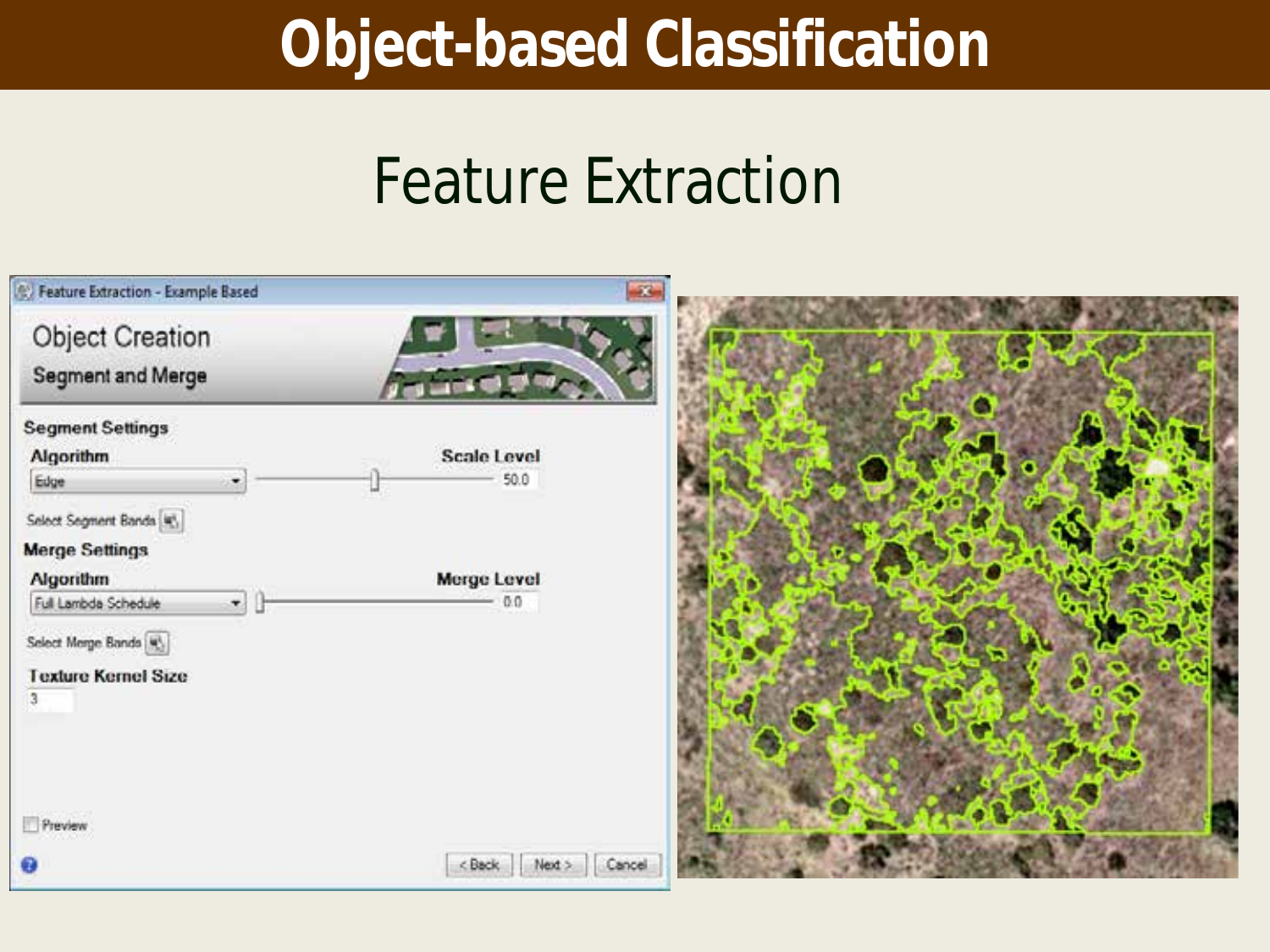#### **Object-based Classification**

### Feature Extraction

• Example-Based Classification ENVI tool

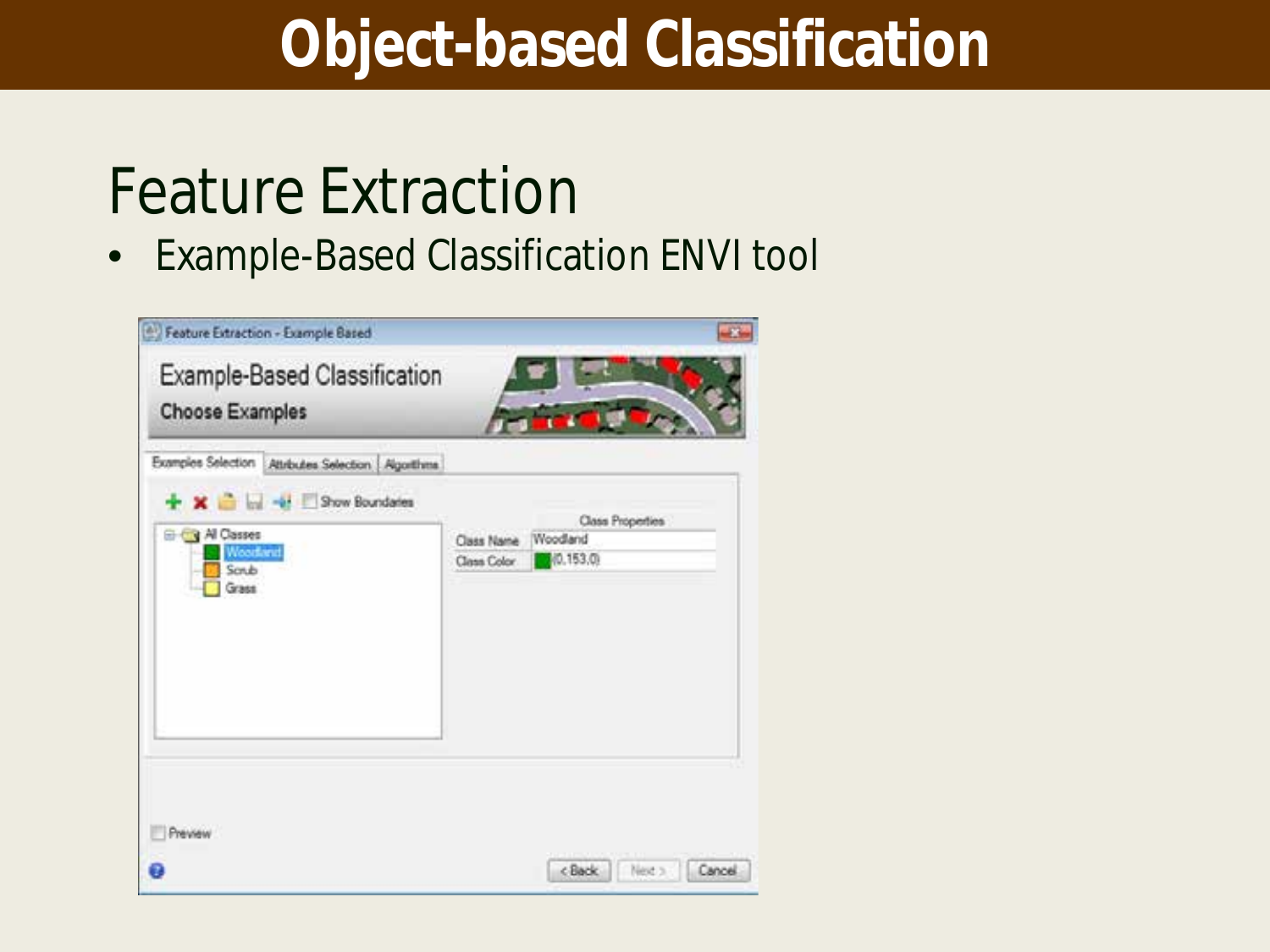### **Object-based Classification**

### Feature Extraction

• Rule-Based Classification ENVI tool

| $+ \times 3$                                                                                          |                                                                                                                                                                      |
|-------------------------------------------------------------------------------------------------------|----------------------------------------------------------------------------------------------------------------------------------------------------------------------|
| All Classes<br>BareG [Threshold = 0.50]<br><b>B</b> & Rule [10]<br>F Spectral Mean (Band 4) < 2016 54 | <b>Athlutes</b> Advanced<br>Type: Spectral - Name: Spectral Mean<br>۰<br>Band: Band 1<br>٠<br>Show Athloude Image<br>2016.54541<br>19.83333<br><b>Jell</b><br>Invert |
| ×<br>m                                                                                                | والمعامول<br>Microsof why<br><b>Construction Report Americans</b><br>×                                                                                               |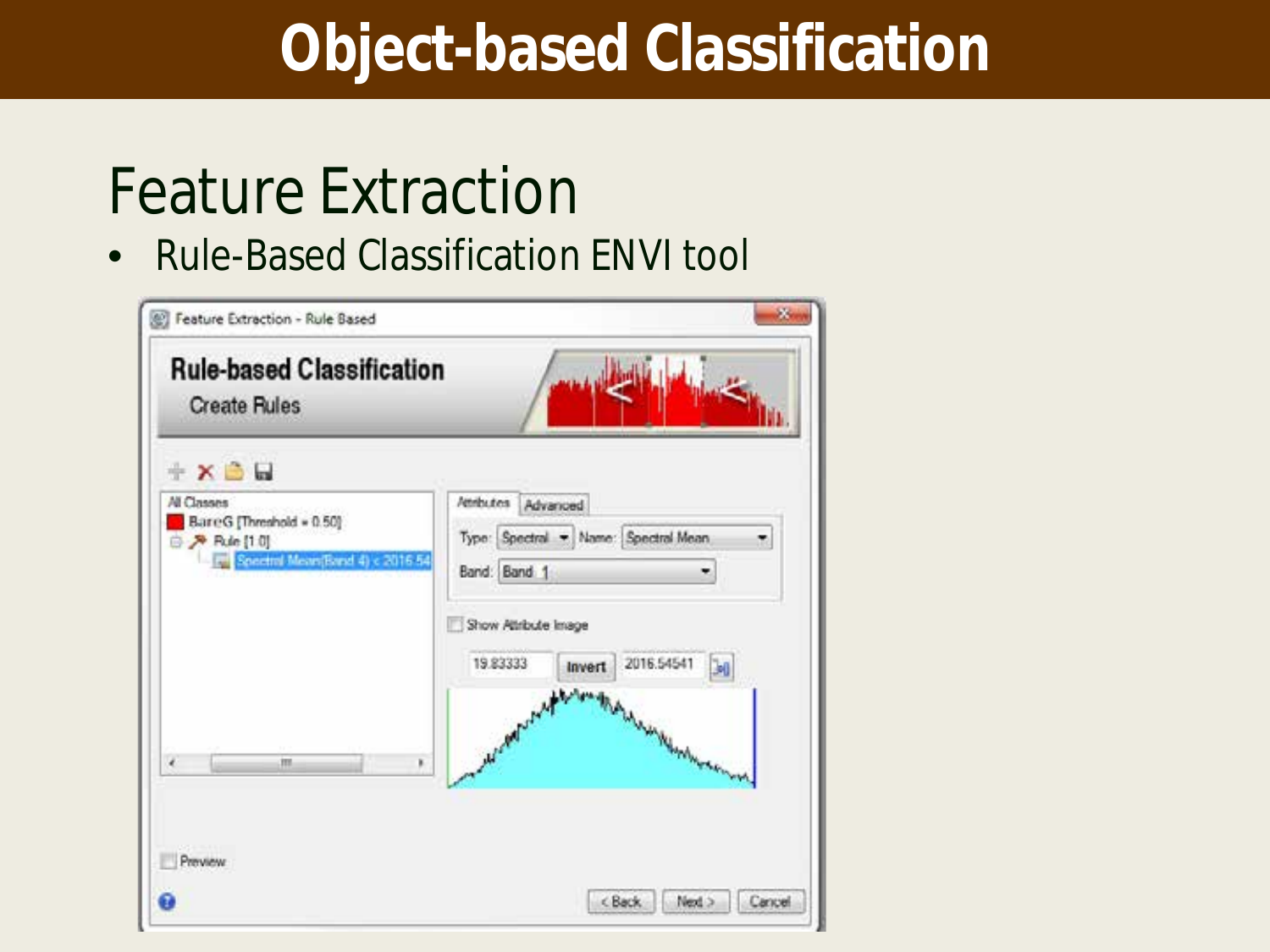## **Challenges**

### **Image Quality**

• Shadow

### **Classification**

- Woodland VS Scrub(chaparral)
- Scrub VS Grassland (mustard)





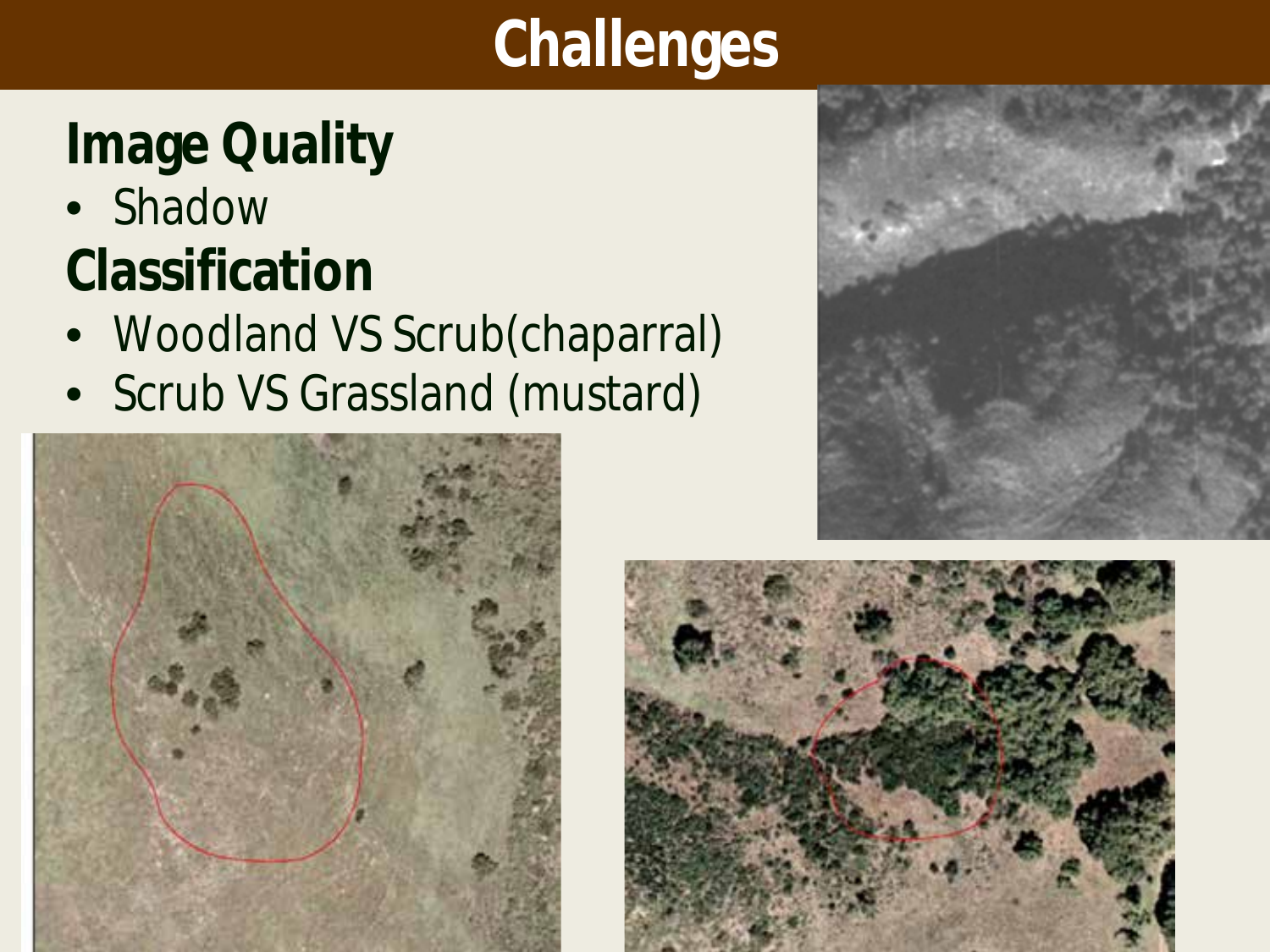#### **Results**

**Grass-Scrub Ecotone**





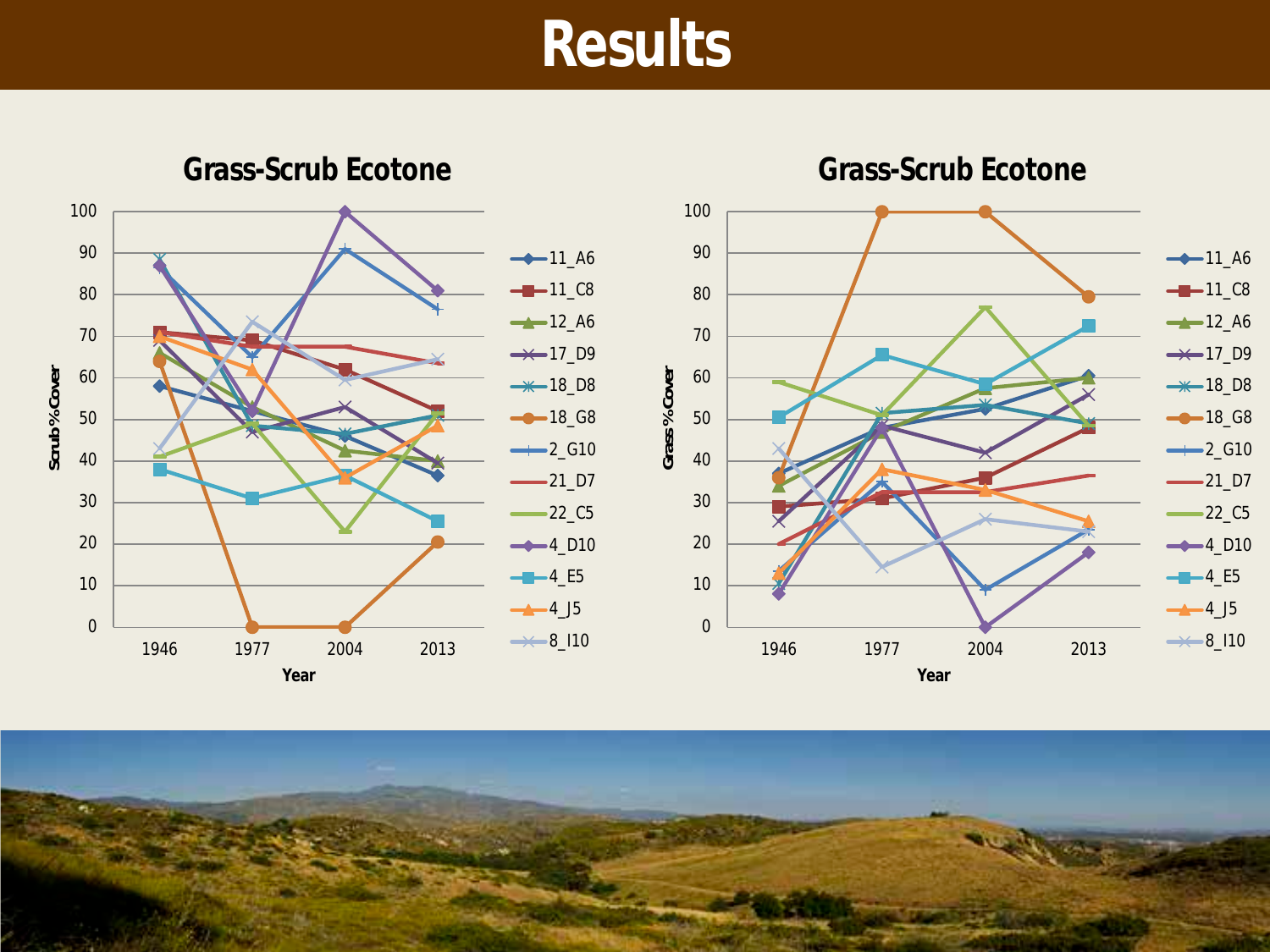## **Summary**

#### **Manual Classification**

- Overall scrub cover decreased in scrub-grass ecotone
- Significant error based on Human interpretation

#### **Automated Classification**

• Some classes represent two vegetation types

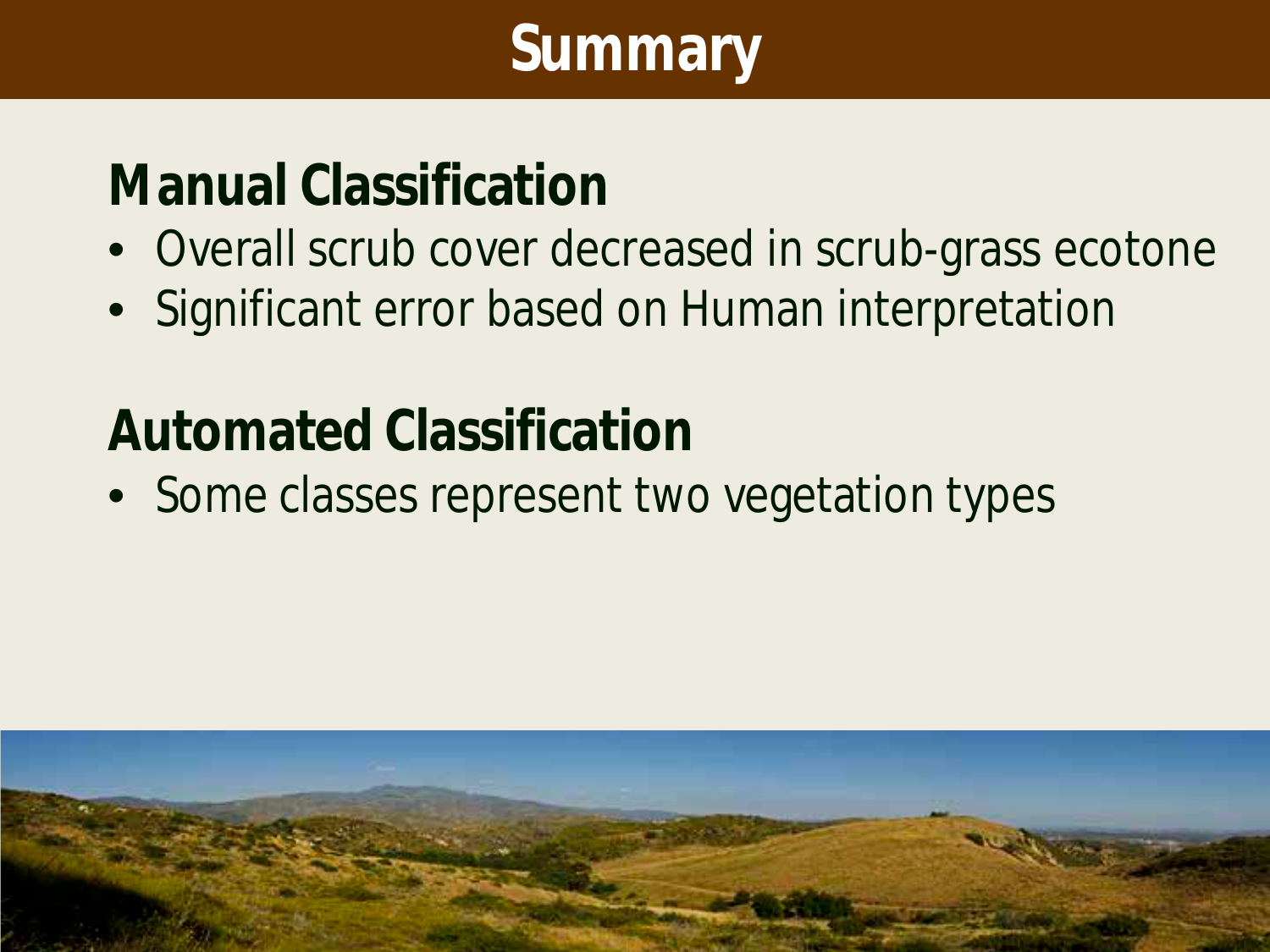### **Next Step**

- Use combined method to improve classification and ground truth to performing accuracy **Assessment**
- Apply the classification method to the entire landscape for vegetation changing detection. Use results to describe past and predict future landscape-level changes in vegetation structure.